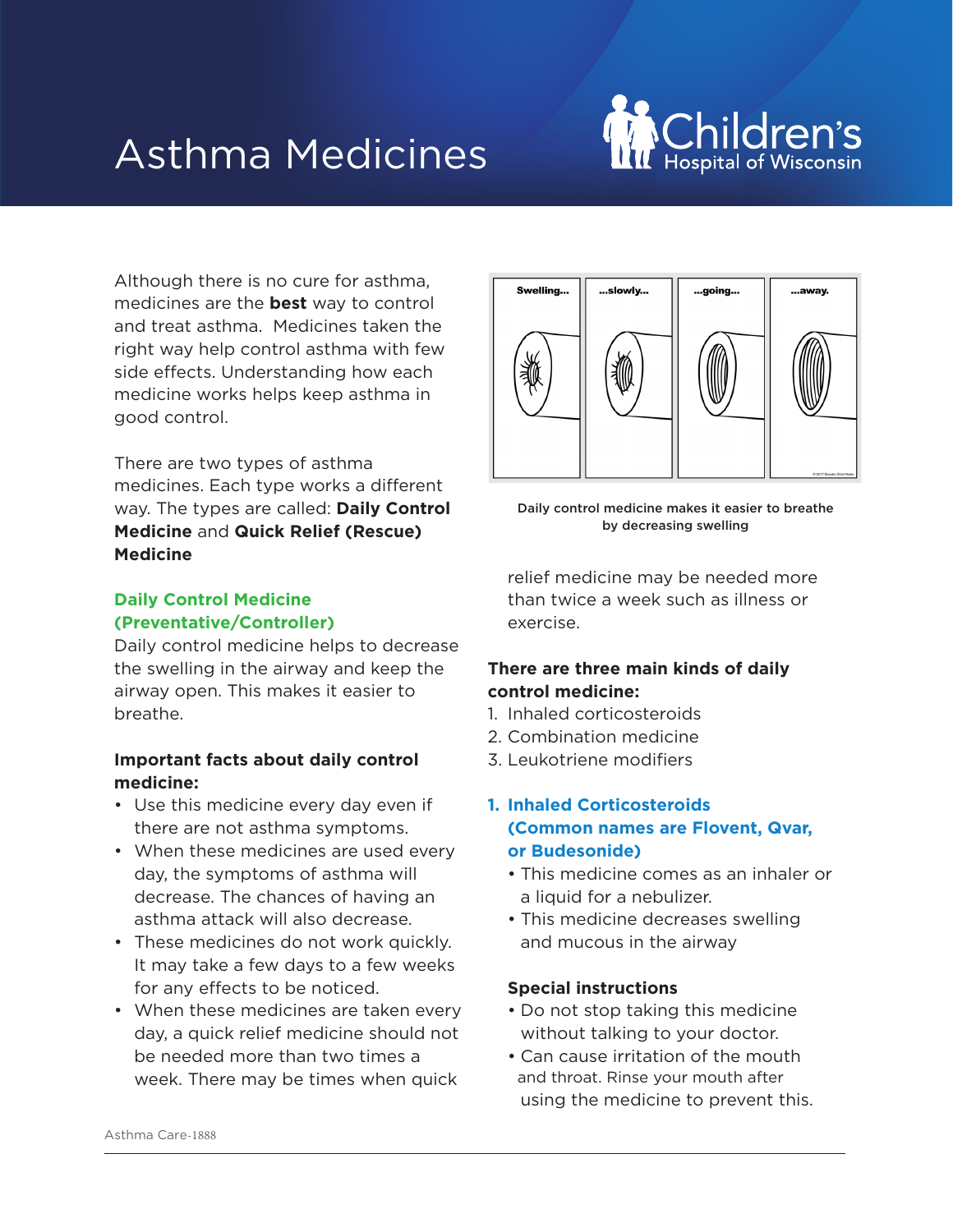## **2. Combination medicine (Corticosteroids and Long Acting Beta Agonists) (Common names are Advair, Dulera)**

- This medicine comes as an inhaler.
- The corticosteroid works to decrease and prevent both swelling and mucous in the airway. The long-acting beta agonist is used to open the airways in the lungs by relaxing the muscles around the airways.

#### **Special instructions**

- Do not increase or stop this medicine without talking to your doctor.
- Can cause irritation of the mouth and throat. Rinse your mouth after using the medicine to prevent this.

## **3. Leukotriene Modifiers (Common names are Montelukast or Accolate)**

- This medicine comes as a pill that you chew or swallow.
- It blocks the immune system from causing airway swelling.
- It also helps with swelling and mucous in the nose caused by allergies.

#### **Special instructions**

• Works best if taken before bed.

## **Quick Relief (Rescue) Medicine- (albuterol and levalbuterol)**

- Quick relief medicine help relax the muscles that are squeezing around the airways. This helps make it easier to breathe.
- Use this medicine right away when asthma symptoms start.



Quick relief (rescue) medicine relaxes muscles around the airway

- This medicine begins to work very quickly. Asthma symptoms should be better in 5-10 minutes after taking the medicine.
- The medicine will work in the body for up to 4 hours.
- Quick relief medicine should only be taken for asthma symptoms or before activities. If this medicine is used too often it can be dangerous.

## **Special Instructions**

• Some people have restlessness, nervousness, shaking hands, fast or pounding heart beat when they take quick relief medicines. The use of a spacer can decrease these symptoms.